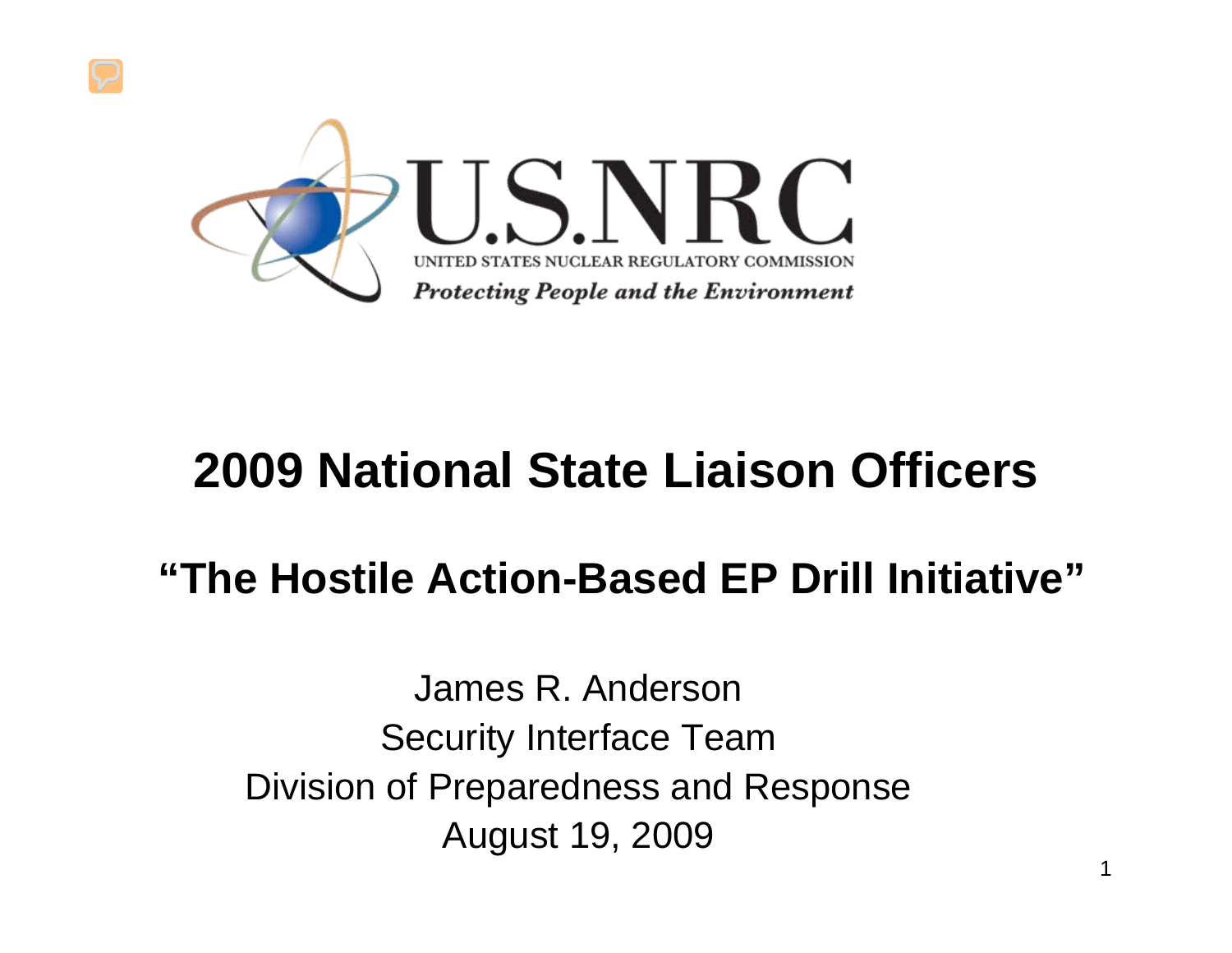

### **Discussion Topics**

- Current Status of HAB EP Drills
- Significant Observations
- NREP Open Forum
- Moving Forward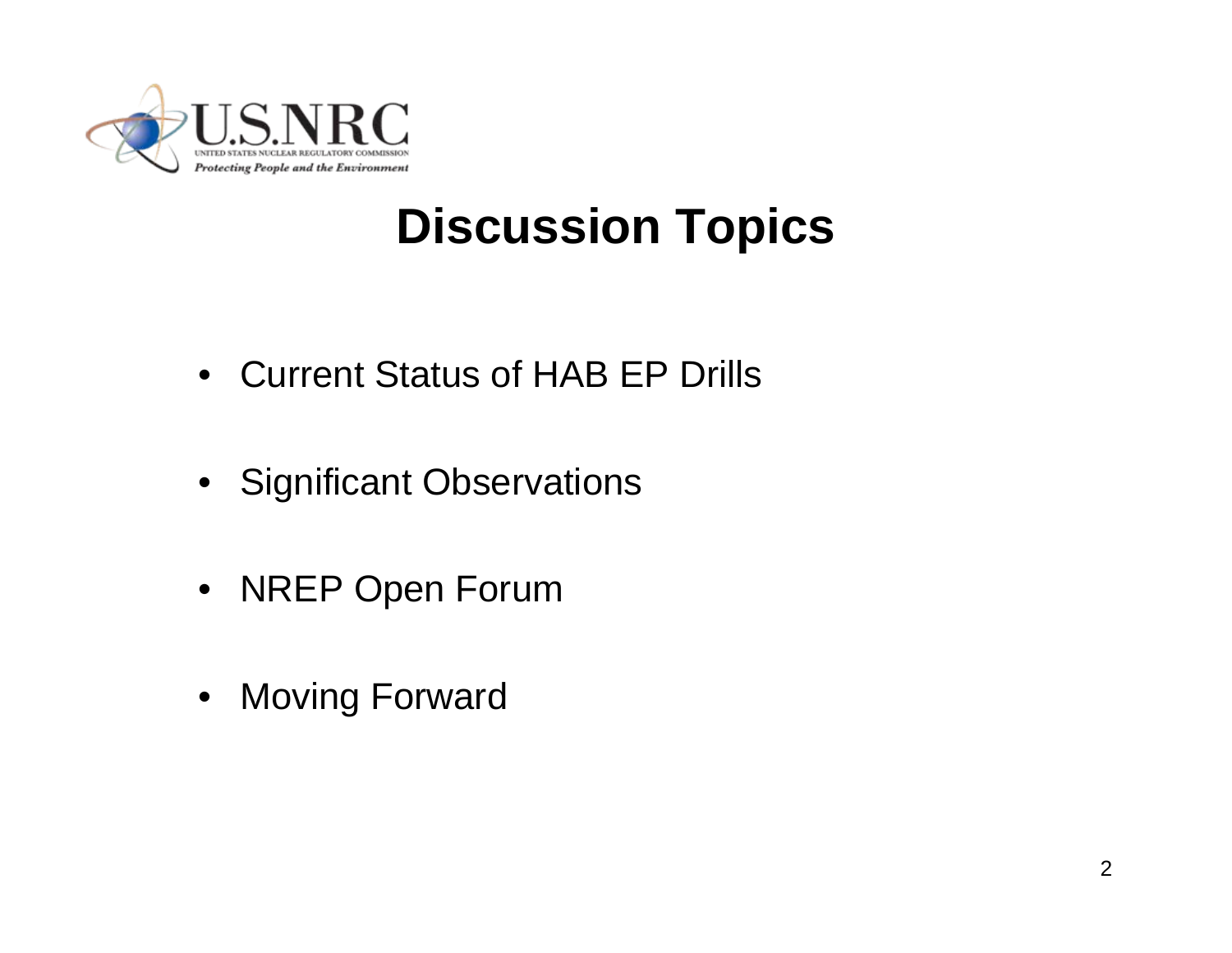

## **Current Status of HAB EP Drills**

- Drills Complete/Remaining  $-52/12$
- Regional and HQ Participation
	- Byron, TMI, Turkey Point, **& River Bend**
- FEMA Pilot Sites
	- SONGS, Calvert Cliffs, Grand Gulf, St Lucie, & Millstone
- Vetting Draft Inspection Procedure
	- LaSalle, Turkey Point, **& Waterford.**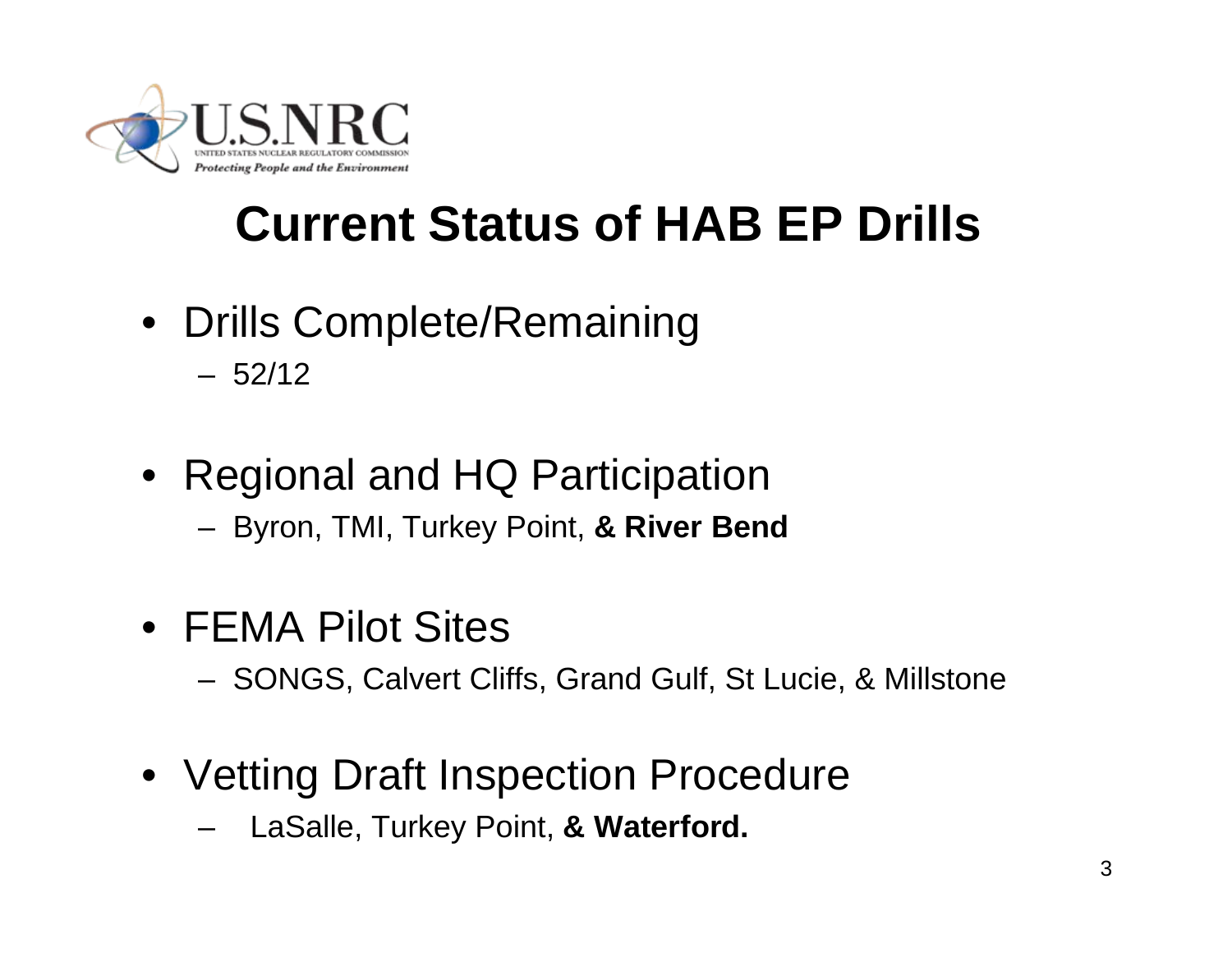

# **Significant HAB Drill Observations**

- Utilization of lessons-learned
- Pre-drill table-top
- Scenario development
- Coordination with Security/Law Enforcement
- Coordination of public information dissemination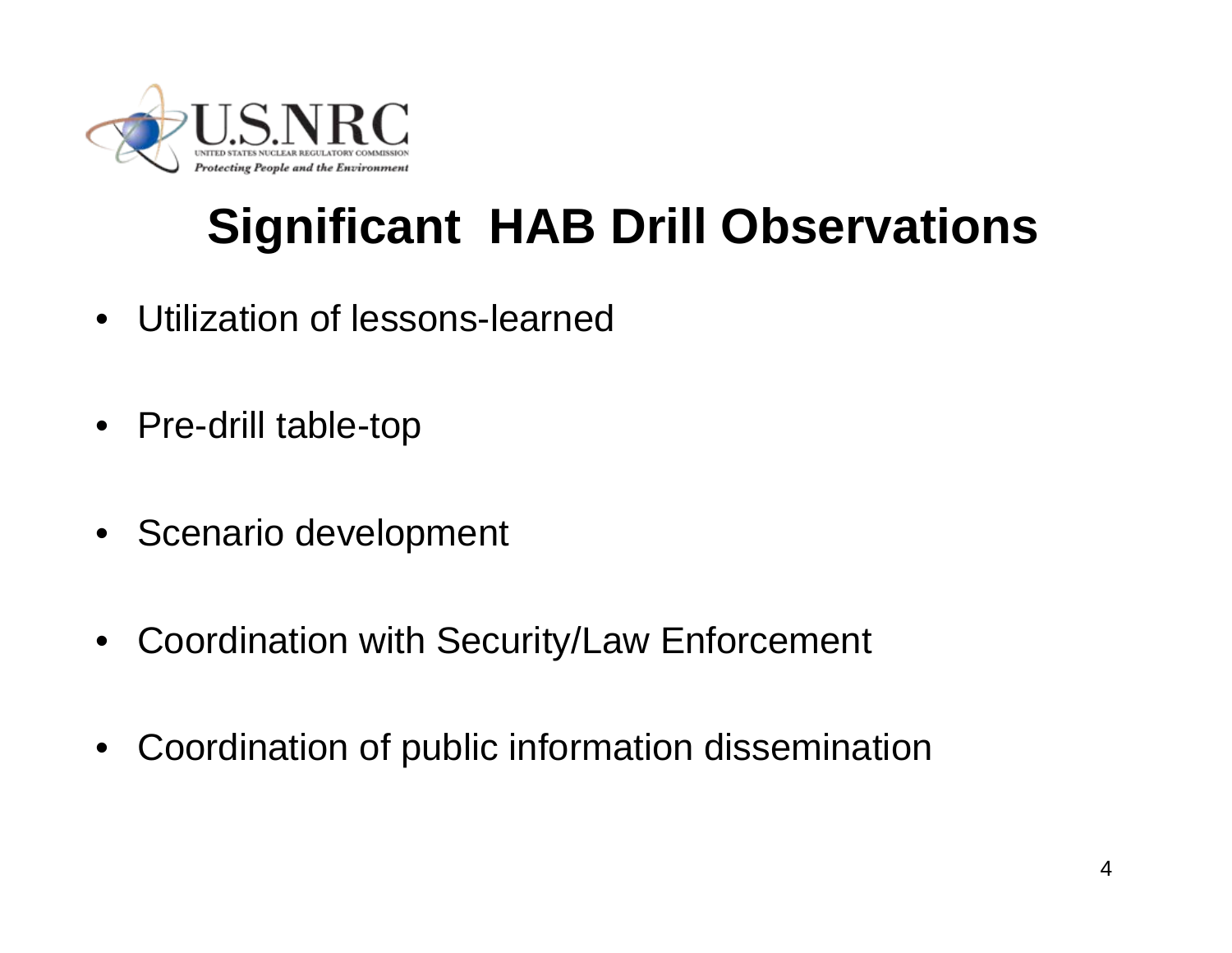

# **Significant HAB Drill Observations cont'd**

- Delay in licensee ERO mobilization
- Use of alternate facilities
- Incident Command System
	- Incident Command Post (ICP)/Staging Area locations
	- Licensee liaisons to ICP
	- EOC interfaces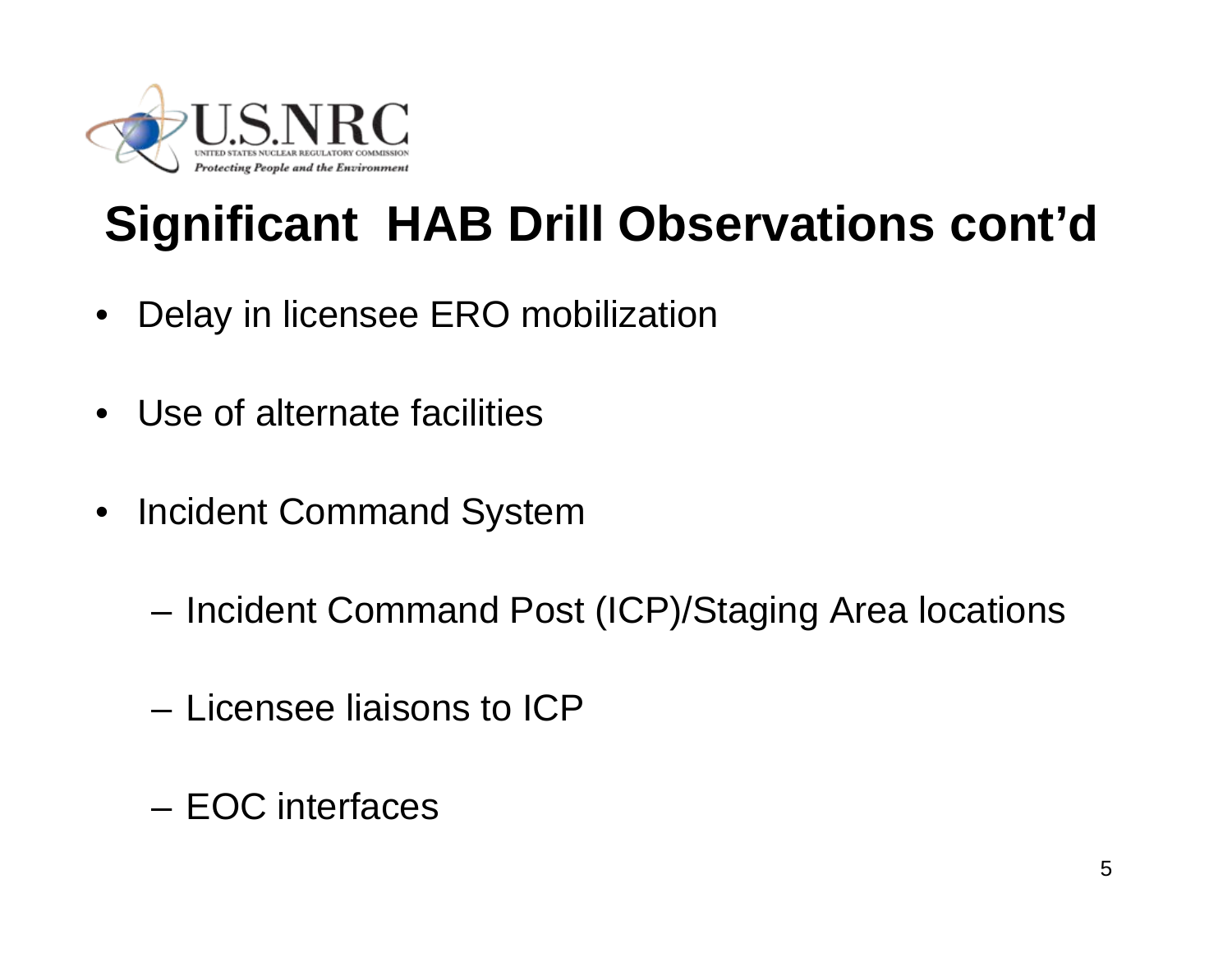

## **NREP Conference Open Forum**

• "Hostile Action-Based EP Drills: Improving Coordinated Stakeholder Response Through discussion of Preparation Techniques and Key Observations" – Hosted by NEI on April 23, 2009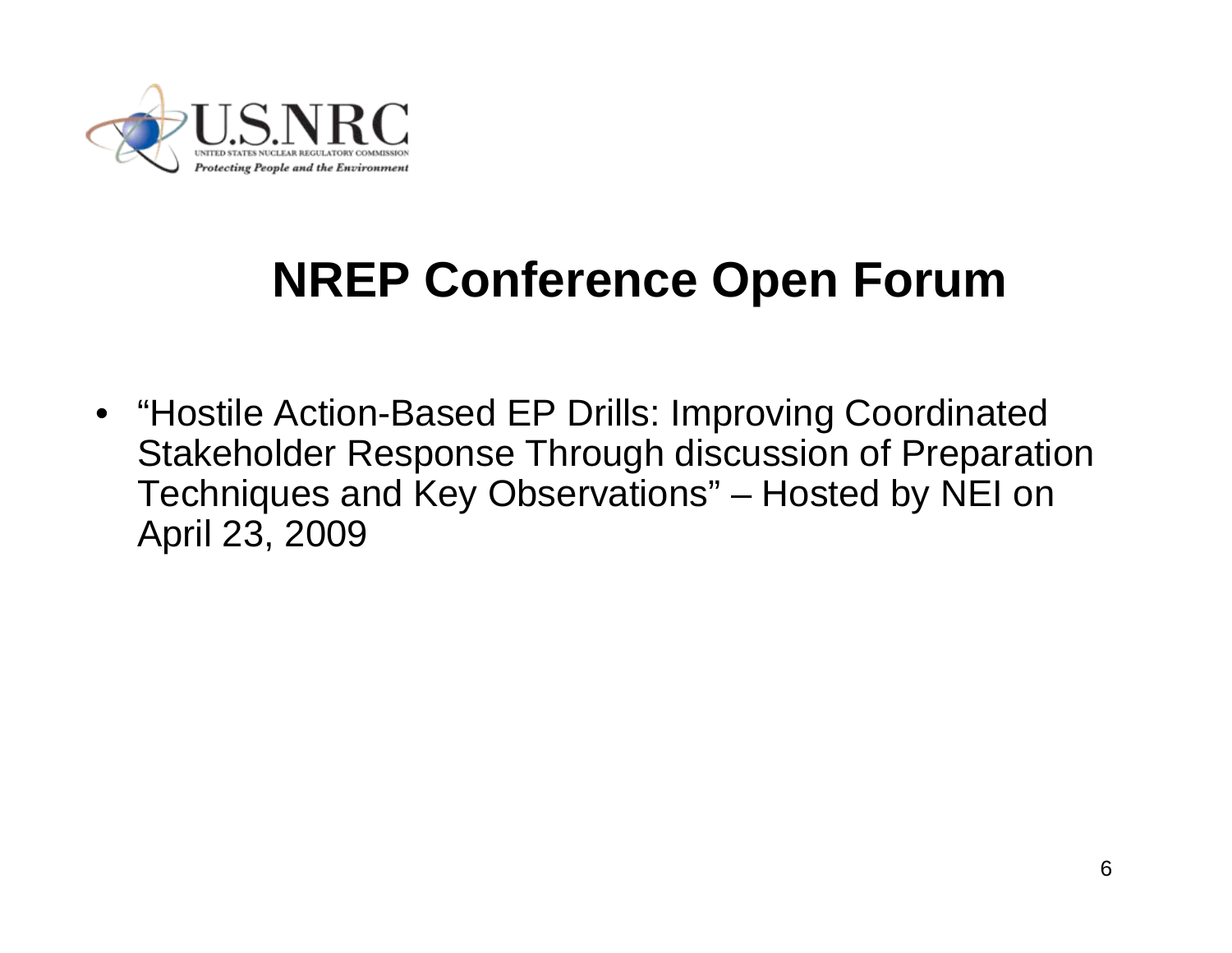

# **Moving Forward…. Add/Shed/Transition**

- External Website: Useful Tool?
	- What next…Transform? Delete?
- Generic Communications: Wrap-up Sept. 09'
- EP Newsletter?
- HAB Scenario Transition Working Group (NRC/FEMA)
- LLIS.gov website with FEMA